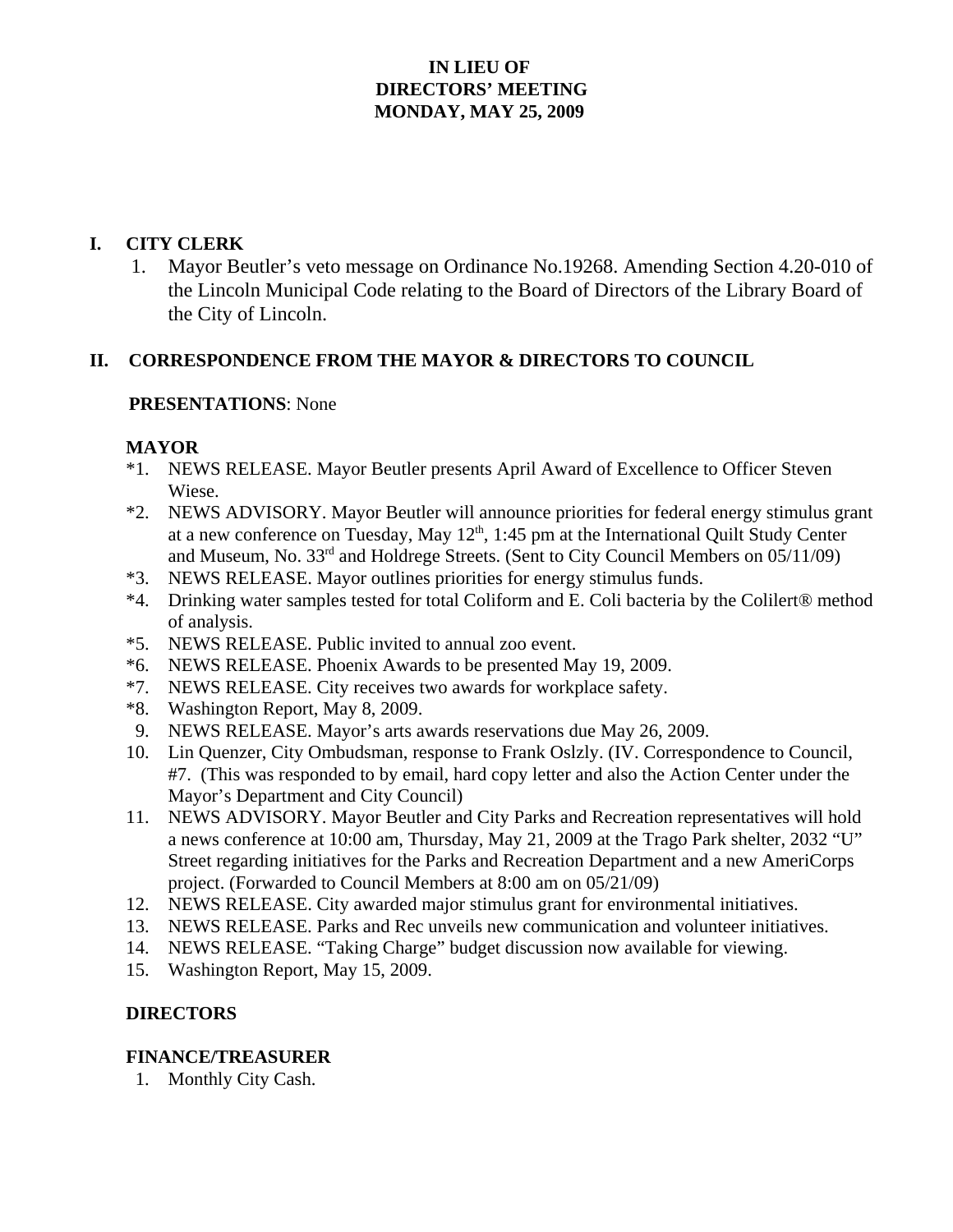## **HEALTH DEPARTMENT**

\*1. NEWS RELEASE. Lincoln and Lancaster County Environmental Leadership Awards Ceremony to be held on Thursday, June 4, 2009.

## **CITY LIBRARIES**

- \*1. Lincoln events planned at library; Abraham Lincoln: Self-Made in America.
- \*2. Lincoln City Libraries and the Asian Community and Cultural Center celebrate Asian/Pacific Heritage Month.

## **PARKS AND RECREATION**

- 1. Director Johnson's memorandum on the hours of operation of Woods Pool for the summer of 2009.
- 2. Lynn Johnson's response to Ms. Donahoo (IV. Correspondence to City Council, May 11, 2009)

## **PLANNING DEPARTMENT**

- \*1. Corinne Kolm email supporting the proposed comprehensive plan amendment which supports programs to increase the sustainability of Lincoln and promoting public wellness.
- 2. Minutes of Special Public Hearing on May 13, 2009 pertaining to the FY 2009/10 -2014/15 City of Lincoln Capital Improvements Program and the FY 2010-2015 Transportation Improvement Program.

### **PLANNING COMMISSION**

- \*1. Action by Planning Commission. Special Public Hearing, May 13, 2009.
- 2. Action by Planning Commission, May 20, 2009.

### **PLANNING COMMISSION FINAL ACTION**

1, Special Permit No. 09009. Outdoor seasonal sales. North 40<sup>th</sup> and Superior Streets. Resolution No. PC-01166.

### **PUBLIC WORKS/ENGINEERING**

- \*1. Response to Jay Endicott ( IV Correspondence to Council, #5, May 18, 2009) from Thomas Shafer, Engineering Services Manager, providing information on condition of Fletcher Avenue.
- 2. Engineering Services Manager Thomas Shafer's reply to Jay Endictott (IV- Correspondence to Council, #10, May 25, 2009) regarding road conditions of Fletcher Avenue received on Monday, May 18, 2009.

# **WEED CONTROL AUTHORITY**

\*1. Combined Weed Program, City of Lincoln, April 2009 monthly report.

### **III. COUNCIL RFI'S & CITIZENS CORRESPONDENCE TO INDIVIDUAL COUNCIL MEMBERS**

### **JON CAMP**

\*1. Correspondence to Mayor Beutler regarding EMS, Inc's Request for Proposal. (RFP)